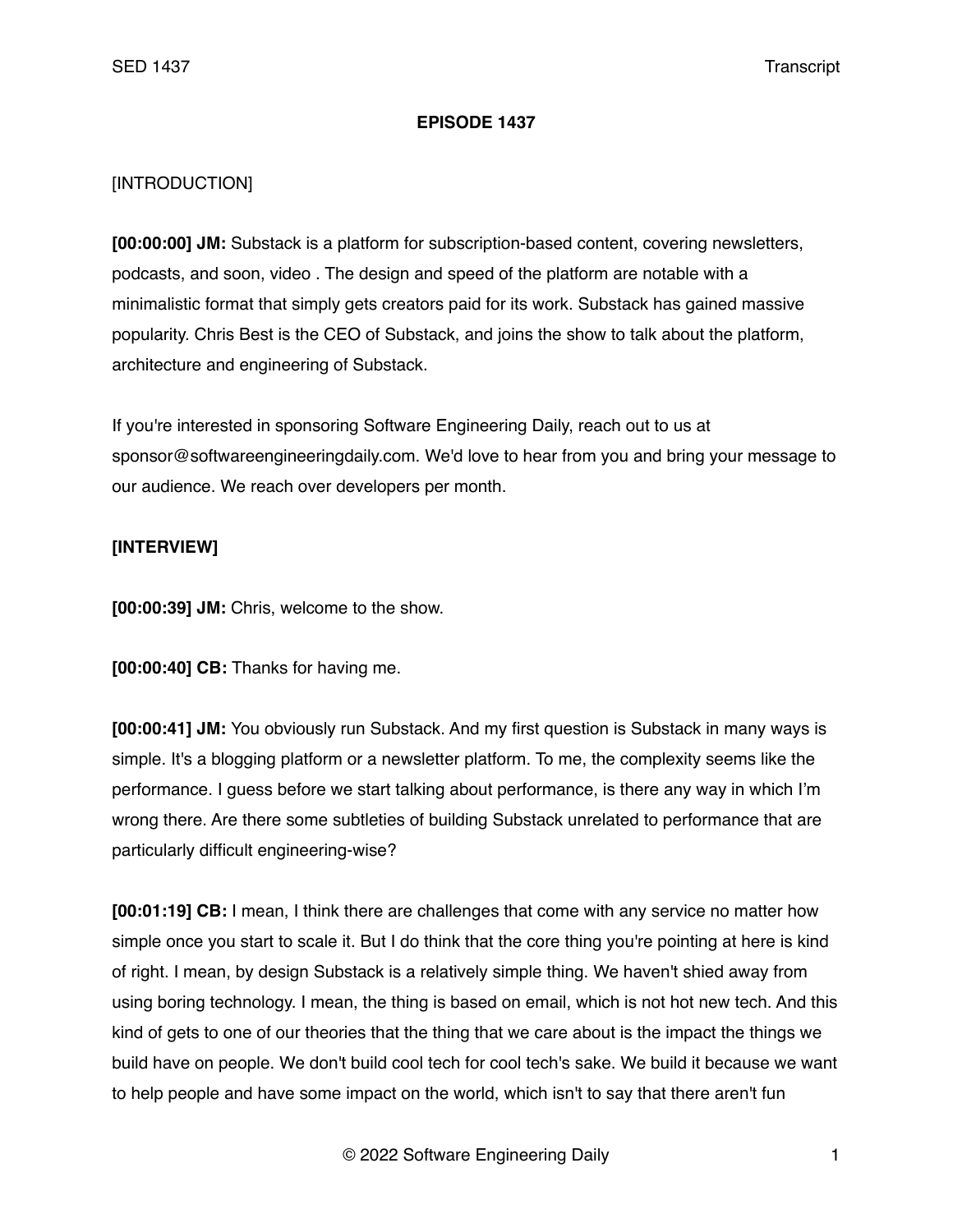engineering problems. There certainly are. But we're not kind of like going out and looking for those.

**[00:02:05] JM:** Cool. Well, starting with the email delivery side of things, do you piggyback on hosted email service, like an Amazon email service, or on Sendgrid, or do you handle your own email servers?

**[00:02:22] CB:** We're on Mailgun right now. And we've been kind of slowly doing more and more of the bits of it ourselves. We're still using Mailgun for delivery.

**[00:02:32] JM:** Is that cost-prohibitive?

**[00:02:34] CB:** Not really. And it's it's funny, because all of these – It would be cost-prohibitive if you're paying what these services ask consumers to pay to send email. But most of these developer email platforms get at least somewhat reasonable at scale especially once you compare to some of the hassle they save you. And the nice thing about Substack is that people are paying for the stuff. Like, we have paid subscribers. And sending email is really, really, really cheap compared to someone that's paying five bucks a month for something they care about.

**[00:03:10] JM:** When you say you're starting to do some of the bits of the email yourself, are there some particular advantages to owning the email stack, the email delivery stack?

**[00:03:24] CB:** I think, over time, there may be. Like, I think at some point it's probably going to make sense for us to be running all of our own email stuff just because it puts it more in our own control. And we can kind of manage all of the reputation, and IP and all of the details of it ourselves. We've been replacing bits when we just – For example, like, the open tracking wasn't working the way we wanted. So we wanted to do our own stuff for various pieces of it. We've kind of been like replacing the convenience things that the services offer with our own stuff as it's become a blocker for us.

**[00:03:58] JM:** So I do want to start talking about performance because, again, that was a topic that stood out to me. So can you give me your overview of what happens when I land on a Substack page? Like if I click in from an email, what's going on your frontend and caching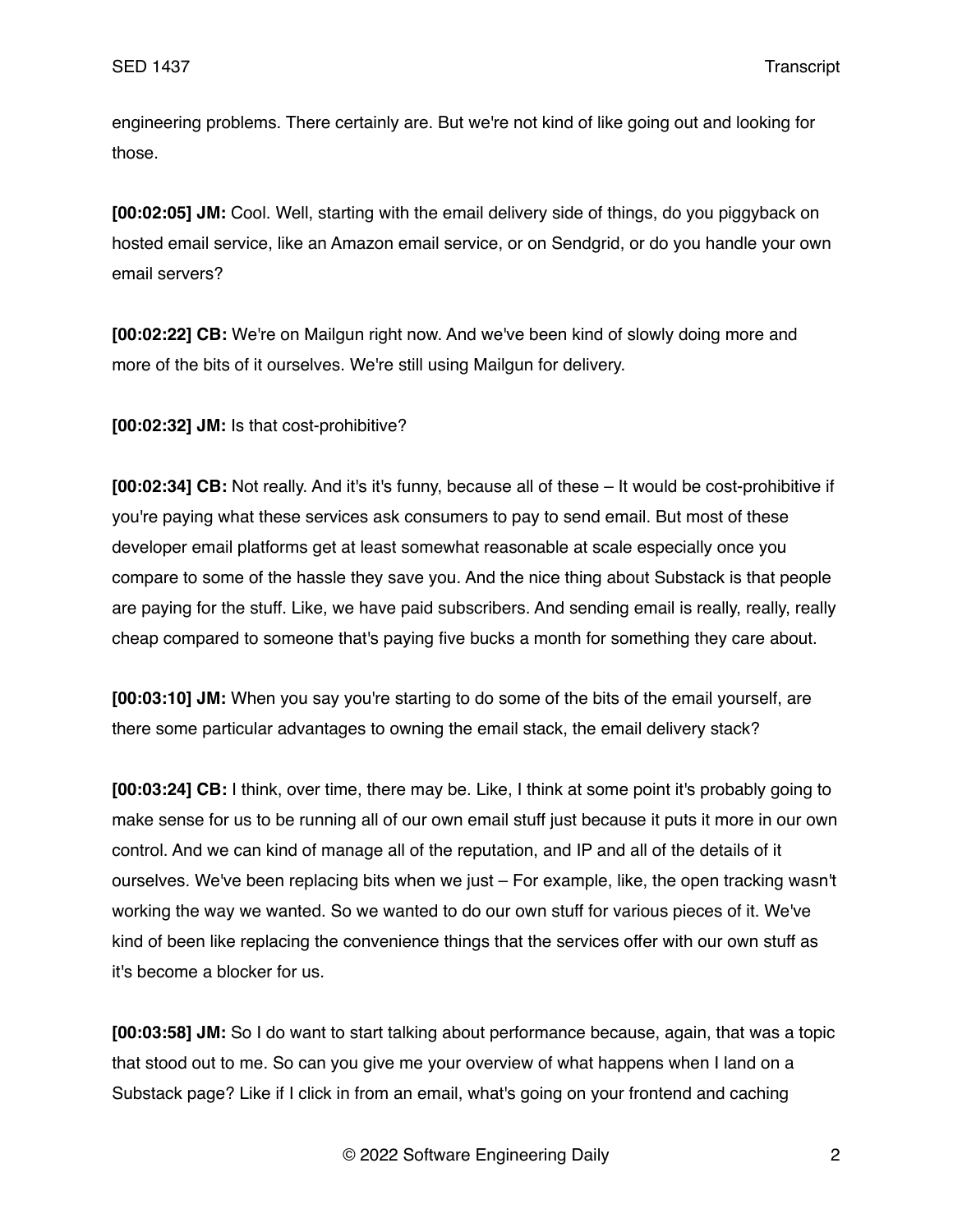layers? And just give me an overview of kind of the end-to-end stack for loading a particular blog.

**[00:04:31] CB:** I'll be honest. I probably don't even know the full answer to this anymore. I wrote a bunch of our original code. But my co-founder, Jay, is our CTO, and would be the person who could like delve into this more deeply than I could. I mean, the high-level thing is kind of like what you'd expect, right? There's a CDN serving static files. There's a Heroku application that's generating dynamic stuff. The bits of which that are cacheable we have in cache. And we try to get it all out kind of the relevant stuff to render the page as quickly as possible. But I'm probably not able, to be honest, to walk you through like the exact nitty-gritty because I know that it's gotten a lot better since I was last in that piece of the code.

**[00:05:14] JM:** That's all right. Can you say more about what you used initially for caching when you built it?

**[00:05:22] CB:** Very initially, it was just living in Heroku as like a Node.js web app, and it was kind of fine. It's like fast enough. When you have small enough data at the beginning – I think this is actually an interesting meta point, which I think we did this the right way, which is we weren't very fancy at the beginning. It was like this stupid little Node.js plus Postgres thing. And it worked great. And it was quite fast. And it did everything it needed to do. And if we had spent all of our time in those early days trying to kind of get ahead of scale and get ahead of the optimization, I think there's a chance that we never would have earned the right to have those problems. And instead, we kind of spent our time making sure that the software we were writing solved the real need for people, and was working, and was actually like making money, and helping people reach an audience, and go independent, and do all the things that Substack set out to do.

And then, inevitably, you start to hit every performance constraint, some of which are the ones that you would have predicted and could have done, and then some of them that come as a surprise. And I think that kind of being willing to just solve things as you go and fix the things as they come up is maybe an underrated mode of dealing with this kind of performance tuning and scaling.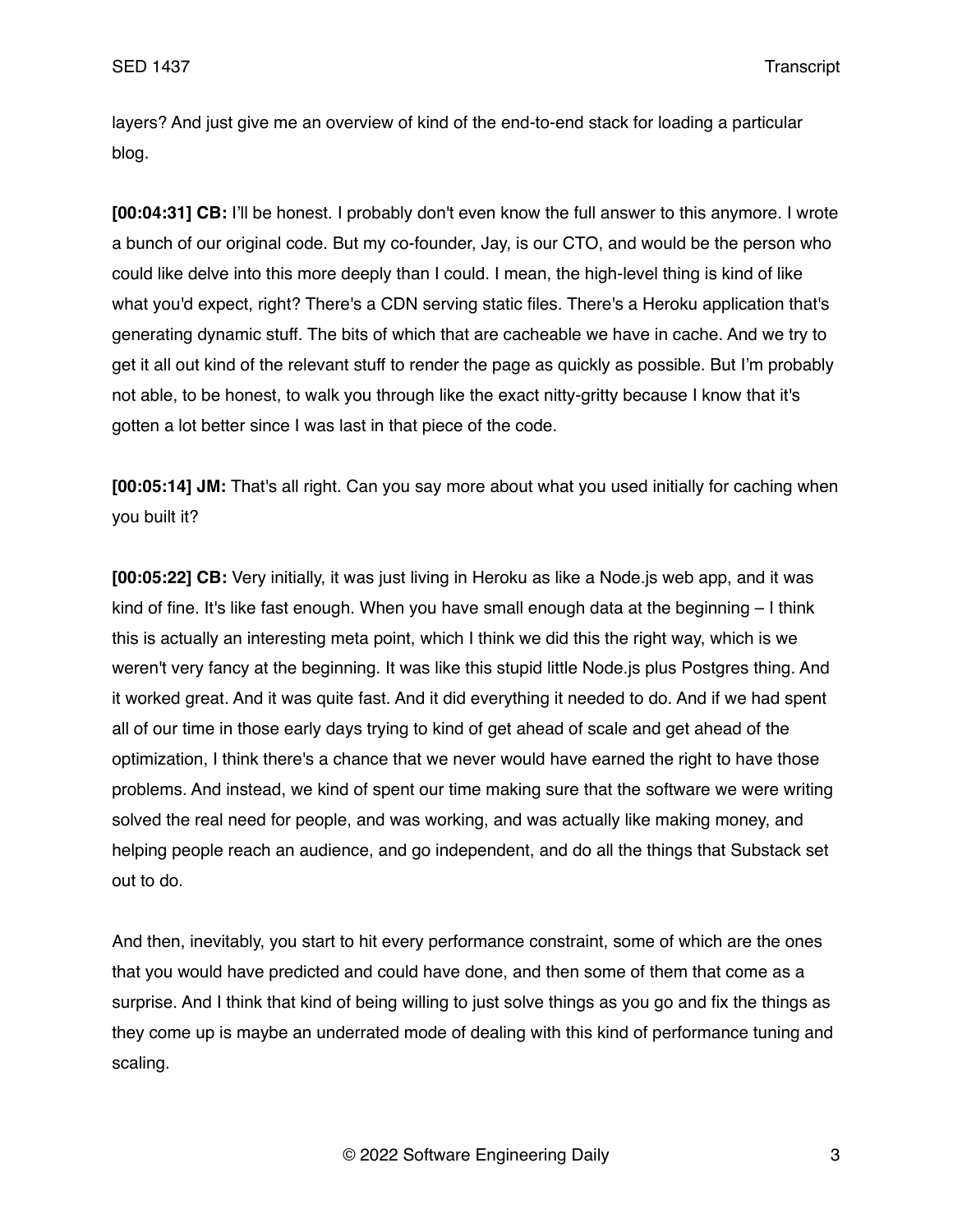It's such a tempting instinct, I think, sometimes as an engineer to want to kind of like get ahead of it and like design this beautiful, highly cacheable, highly scalable thing out the gate. And I think you're better off just doing that when you need to. At least that's my theory.

**[00:07:04] JM:** For the payment system, is it entirely powered by Stripe?

**[00:07:09] CB:** Yes.

**[00:07:10] JM:** Okay. Is it Stripe Connect? Was that what you use for the –

**[00:07:13] CB:** Yeah, Stripe Connect.

**[00:07:15] JM:** Okay. Is that at all prohibitive when it comes to getting the level of payment to the users that you – Or the publishers that you want? Are there alternatives to Stripe Connect that you can use for providing, I don't know, something with crypto or something, but not really?

**[00:07:35] CB:** I would put it this way. Stripe Connect and Stripe in general have served us very well. I think there are places at the margins where there are some limits. There's internationalization. There's just how much it costs us. There are things about Stripe Connect that are not perfect, but it's really quite good. And especially in terms of how much leverage it gave us.

Again, kind of the same theory of like we want to be spending our time and energy thinking about how to serve writers and how to like understand them and make this thing that works. And so the less time that we can spend getting all of the minutia of the payment systems right and the more that we can offload that to Stripe, who's done a bunch of this, it gives us a ton of leverage. And it has worked quite well and continues to work quite well.

And I can imagine worlds where we start to do stuff at the margins. We're experimenting with Bitcoin payments. And we don't go through Stripe for that. And I think probably like email, like maybe at some point in the future it makes sense for us to like go back and write more of this and absorb more of this ourselves. But we kind of want to do that like as late as reasonably possible.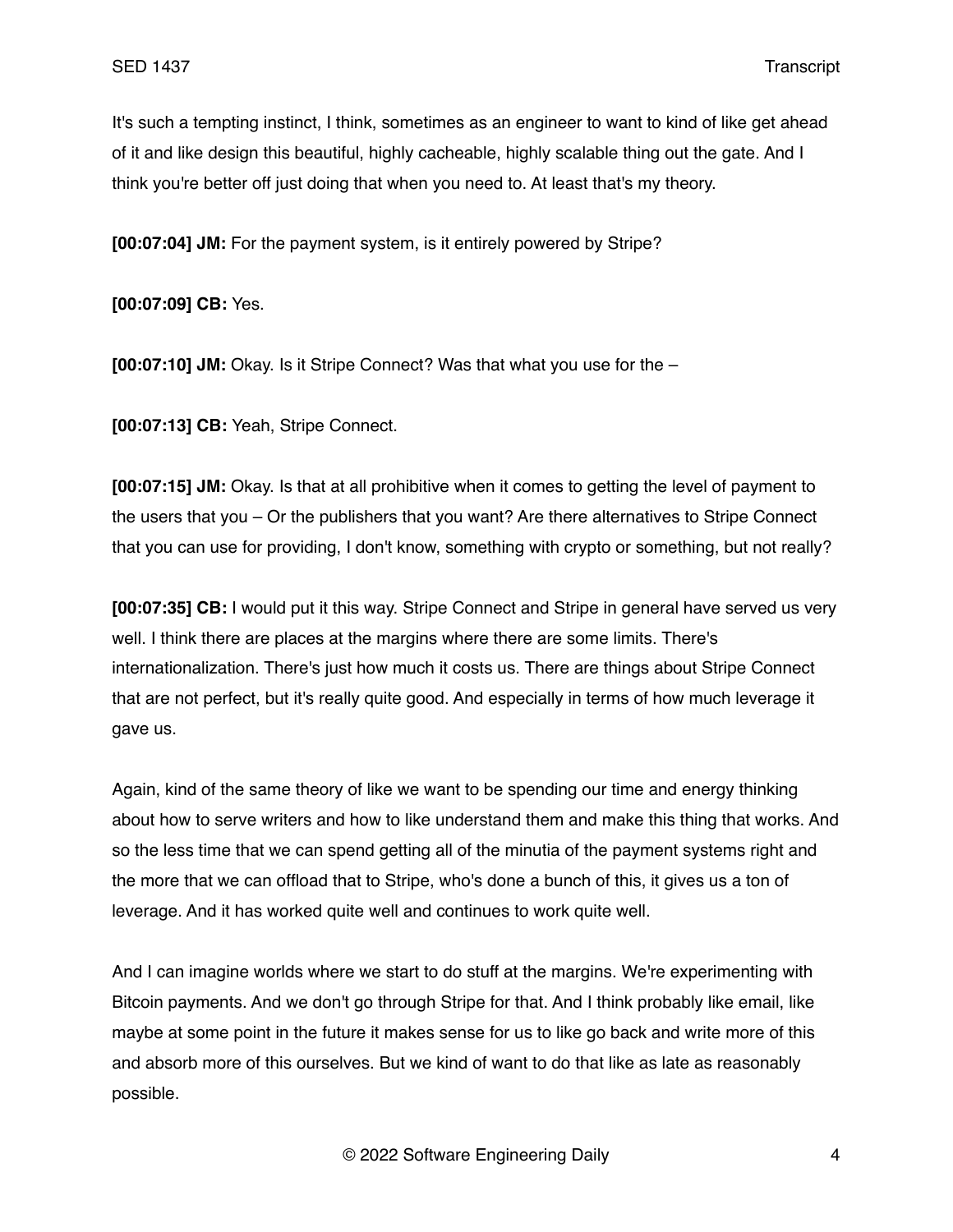**[00:08:48] JM:** When you moved into podcasting, were there any significant hurdles you had to deal with? I mean, I've worked a little bit on podcast infrastructure myself, and I personally found it to be also quite simple. But I'd be curious to see if there was anything that was strenuous for you guys.

**[00:09:08] CB:** I can't think of anything that's been super strenuous. You kind of have to learn the constraints of the medium, like what kind of stats are generally available? How do various players work? And what do they allow you to do and not do? Not every podcast player even allows you to add a custom RSS feed, which one would think would be a pretty core feature of a podcast player.

I can't think of anything that's been super unexpectedly tough with that I don't think. And we've had the occasional thing of like we have an RSS feed that we think is fine and valid and some podcast player doesn't like it and we have to go and figure out why. But it's things at the edge. I'll tell you, it's a lot nicer to deal with an email as a standard, as I'm sure anybody who's ever had to send emails knows.

**[00:09:55] JM:** Do you just say that because of like spam detection or –

**[00:09:58] CB:** No. I mean, just like even email rendering is still kind of a nightmare. It's sort of like back in the shadow days of [**inaudible 00:10:04]**, because you're writing things with like HTML tables and all kinds of things because you're supporting a whole host of weird legacy clients that are not as up to date as the kind of nice world we live in with people's browsers now.

**[00:10:19] JM:** Were you able to mostly just use React components off the shelf to build the frontend? Or did you have to – Was there anything significant on the frontend in the initial version that you had to grind out?

**[00:10:33] CB:** In the early days of Substack, I did some pretty dumb things. And this was me in the very early days honestly learning a bunch of technology. A lot of things that I did ended up being kind of limited by like how many new things I could learn at once.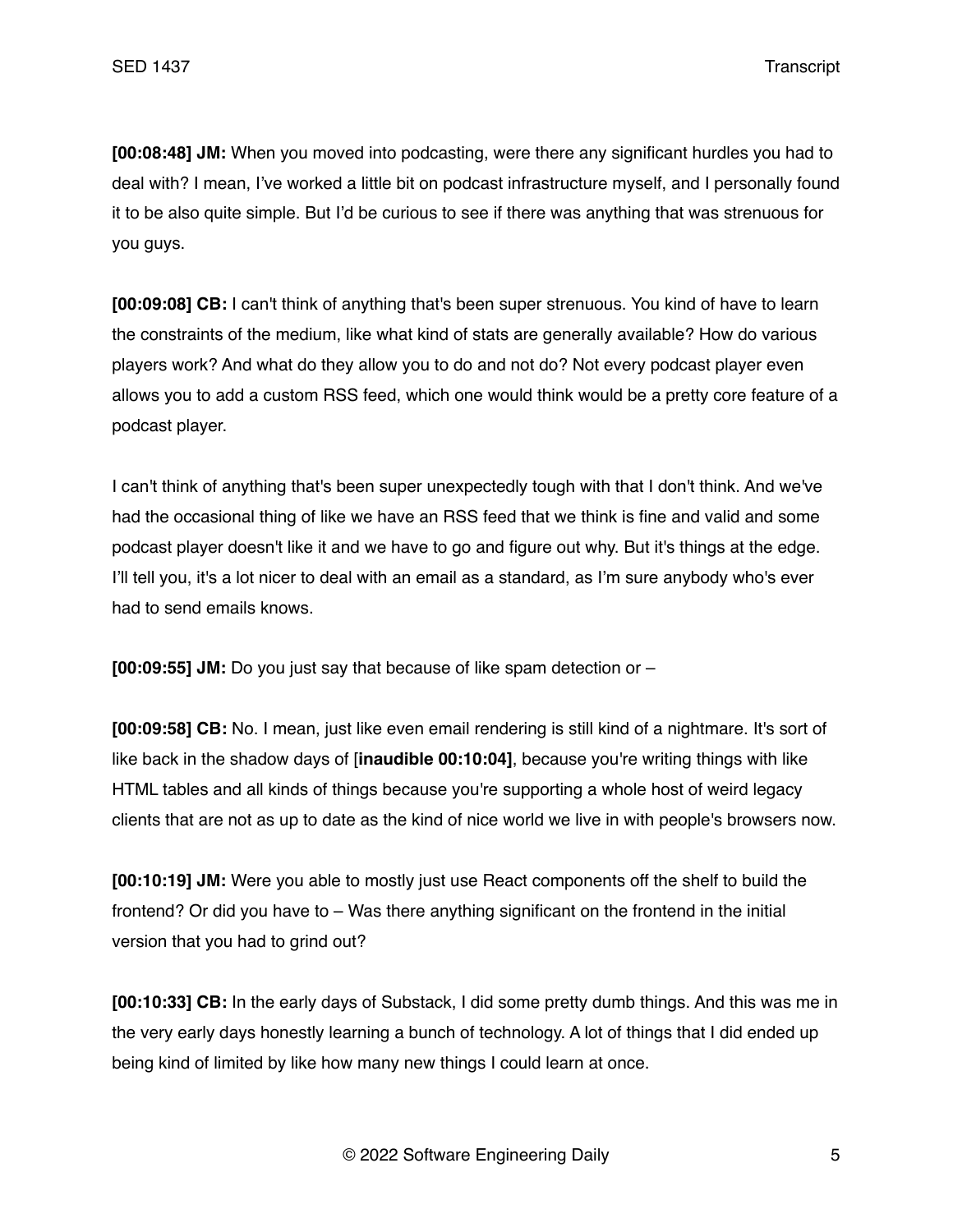I have a funny story about the hosting platform related to that actually. But we actually started using Preact back in the day, which was like a React clone.

**[00:10:56] JM:** Oh, yeah, sure **[inaudible 00:10:56]**.

**[00:10:57] CB:** And I actually think there was a lot of – Like, in terms of just like download size and a bunch of things, it was nice. But I think, in retrospect, that was a bad decision. And we've had to back out of that to some extent. And so we didn't end up using a ton of like great, the nice pre-built. React libraries I ended up just writing. We ended up writing a bunch of custom stuff ourselves mostly.

**[00:11:20] JM:** As you've scaled the company, how have you divided up the engineering team?

**[00:11:25] CB:** So the engineering team reports to my co-founder, Jay, who's our CTO, Jairaj Sethi. He would be able to speak much more intelligently about some of this stuff for what it's worth. Although he's less of a podcast person, I think.

And the way that we've got the team set up is we basically have three product teams of kind of like three to six engineers each that each have kind of a focus area. One of my beliefs is that great things get built by small groups of exceptional people that can work closely together. And you sort of have this size where you don't have so much communication and collaboration overhead. You can kind of like develop trust and develop enough communication without a ton of process to kind of like run fast and do things. And that's sort of what we strive for.

**[00:12:11] JM:** I'd love to know more from a product perspective and a company perspective. When you think about growth, is there something particularly you – What strategies do you have around growth? Is it mostly just building additional features and building more products within the platform? Because, I mean, I definitely don't see much marketing. I guess is it social media outreach? But is it mostly growing through word of mouth?

**[00:12:45] CB:** So the way that I think about this is – And this is maybe like a generic product theory that I have on how to do these things, is you kind of want to start making something. At the beginning, you need to have something that's amazingly transformatively better than what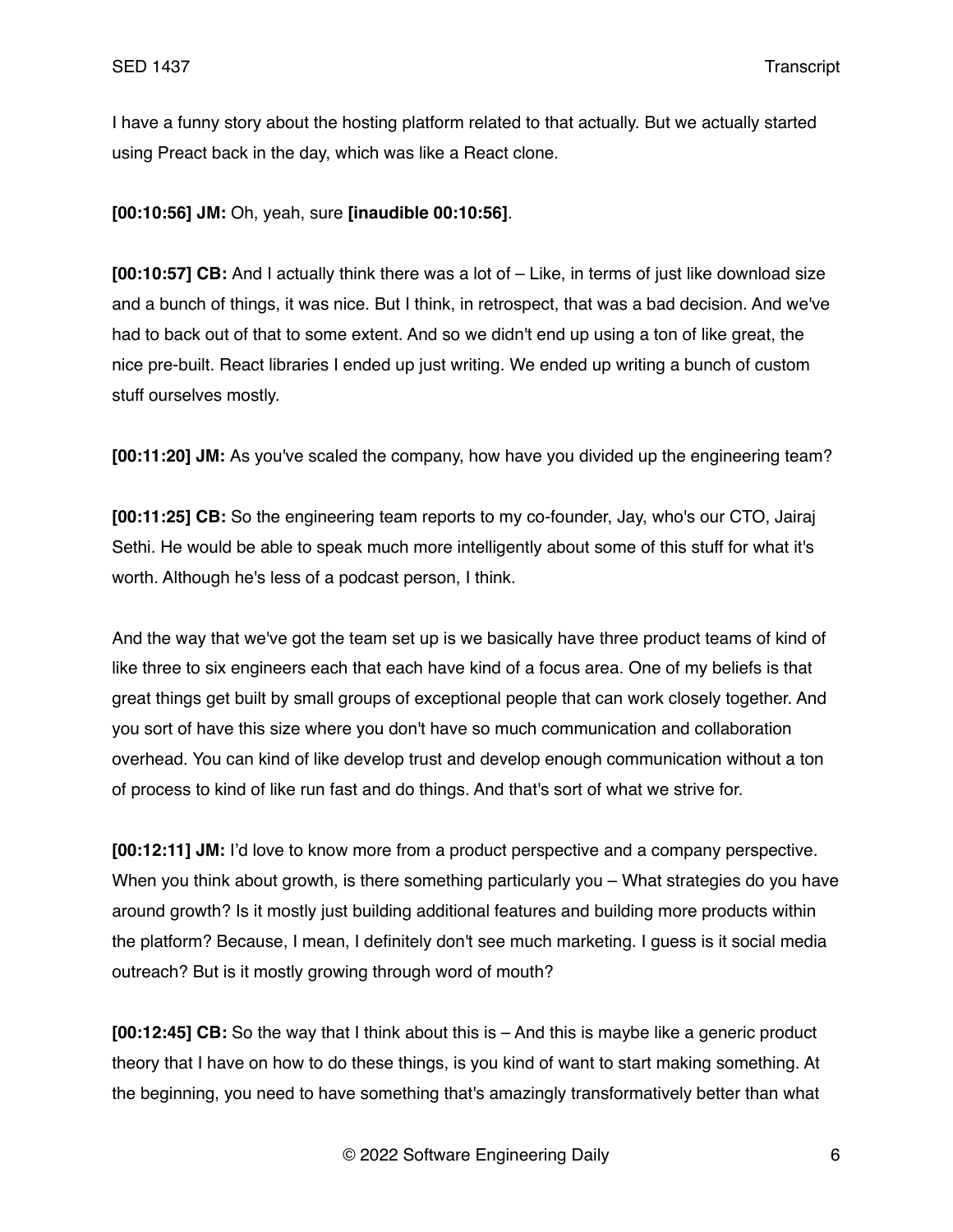else is out there for like at least a few people. If you're starting out as a new thing, if you're kind of good to a big market, that actually doesn't help you very much. But if you're wonderfully great to a small market, that is a good place to start. And then often what you find is that you can then kind of – By going narrow and deep, you can find the adjacent spaces where if we just added this one more thing, then it expands the people who this would be great for. And you can kind of play that playbook.

And I think that's what we've done with Substack. And the main growth loop that we've had is basically finding writers who are awesome and who would do well on Substack. Going out of our way to recruit them and over serve them and make sure that they're successful and happy. And then the fact is that basically all writers are also readers. And so there'll be some set of people who see that success and see the thing that they're able to do and think, "Oh, maybe I might like to do that." And then we can kind of just like repeat that cycle. And so our repeated challenge ends up being how do we really serve and over-serve these like set of kind of paragon customers who we want to prove that this thing is good for.

**[00:14:20] JM:** Have you put much work into – Or had to put much work into building moderation tools?

**[00:14:26] CB:** One of the nice things about Substack is that it puts the writers and the readers in charge, right? We're not serving up a feed of kind of like, "Hey, here's all the things that we recommend you read." In fact, this is kind of the philosophy behind the company, I would say. Like the pitch for writers is, "Hey, this is going to let you be independent. This is going to let you build your most valuable audience. And this is your thing. People are subscribing to you. They're not subscribing to Substack. You're in charge. It's your audience. It's your work. You can do the work that you think is valuable."

And for readers, it's basically take back your mind, right? You don't want to be delegating, giving all of your attention to a feed that's optimized to keep you hooked on it. You want to be choosing for yourself who to trust and who to have a relationship with. So like I'm giving you my email address. And then you're sending me some emails.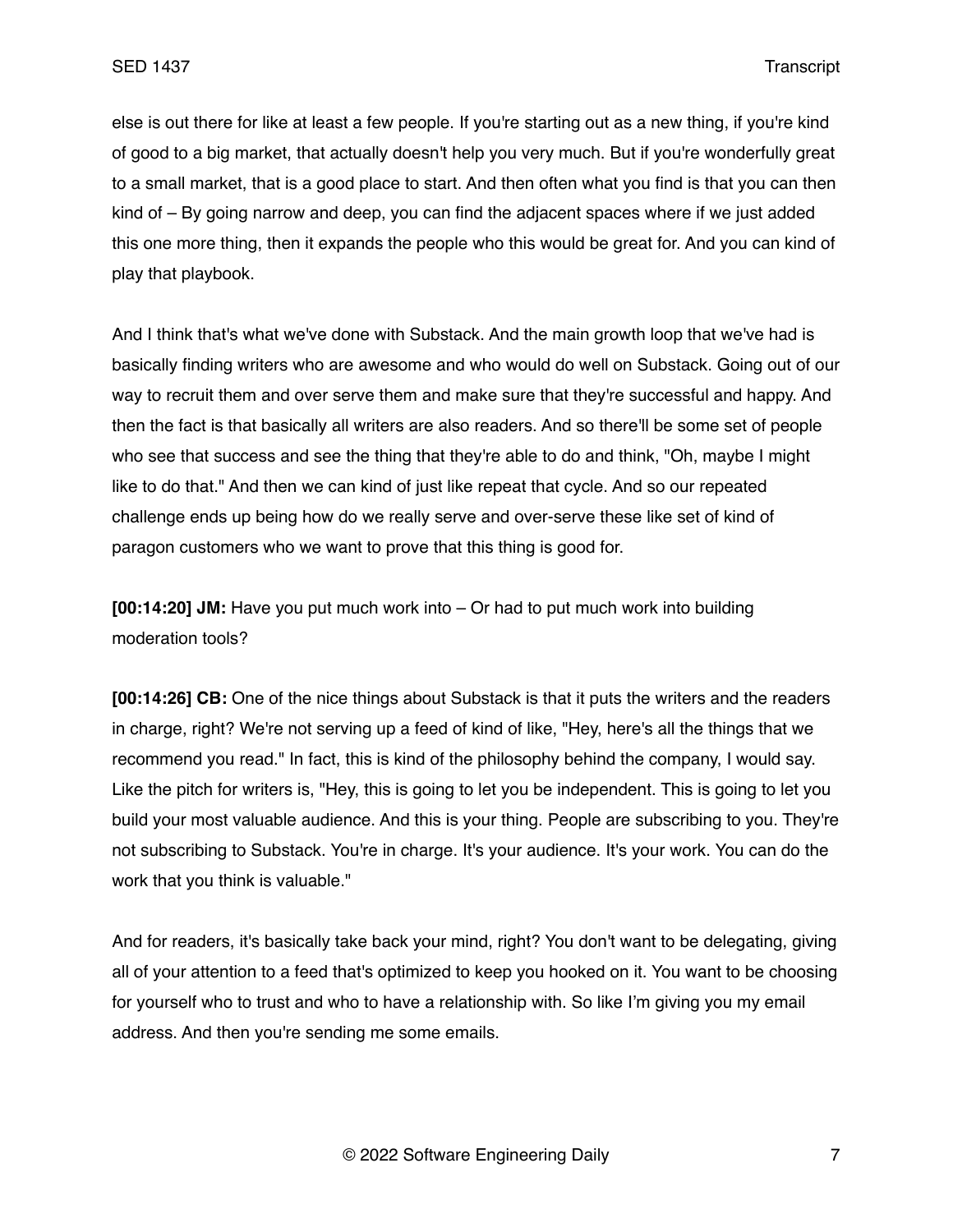And so there are still circumstances under which we might want to intervene in that relationship. But we think that we should have a really high bar. And there's a really easy built-in kind of mechanism that readers can use themselves. Like, if you're getting email, if you sign up for somebody's email list and you don't like the things they're sending you, you can unsubscribe, and you can sort of solve it yourself. So we have to do some.

The biggest one for us obviously is spam. Like that's the thing that's like we need to make sure that no one's using Substack to send spam. And that is for us, as I think it is for everybody, basically like an infinite cat and mouse game that we will play forever and has lots of fun technological challenges within it. But that's really the big one.

**[00:15:57] JM:** What are the most frequent kinds of spam? Like, crypto scams?

**[00:16:04] CB:** There's been a bunch of different content. I mean, the two big vectors have been obviously like email spam. So people that want to like – A way to send spam to an email list for a whole bunch of reasons. But the other one that we probably didn't take as seriously as we should have out of the gate as SEO spam. So people who are basically running weird SEO hacks that are trying to like game Google, etc., and making kind of fake Substack pages to do that. And for a while we were like, "Oh, they're not sending email. Like, this is fine." But then it turns out it tanks your search reputation and we had to end up taking that stuff a lot more seriously.

**[00:16:43] JM:** Taking a detour, you were the co-founder of Kik, I believe. The messaging app? How did scaling Kik compare to the scalability challenges of Substack?

**[00:16:57] CB:** It was very different. And at Kik, I was the technical co-founder. I wasn't the CEO. I kind of like started out building some of the – Building the Android app and some of the server code, and then like grew the engineering work over time and kind of gravitated towards product, because it was the thing that excited me and the thing that I kind of found most motivating.

When we started Kik, I was in my third year of college. We had no idea what we were doing. It was a complete – We like used some open source XMBP server. And we weren't even in AWS.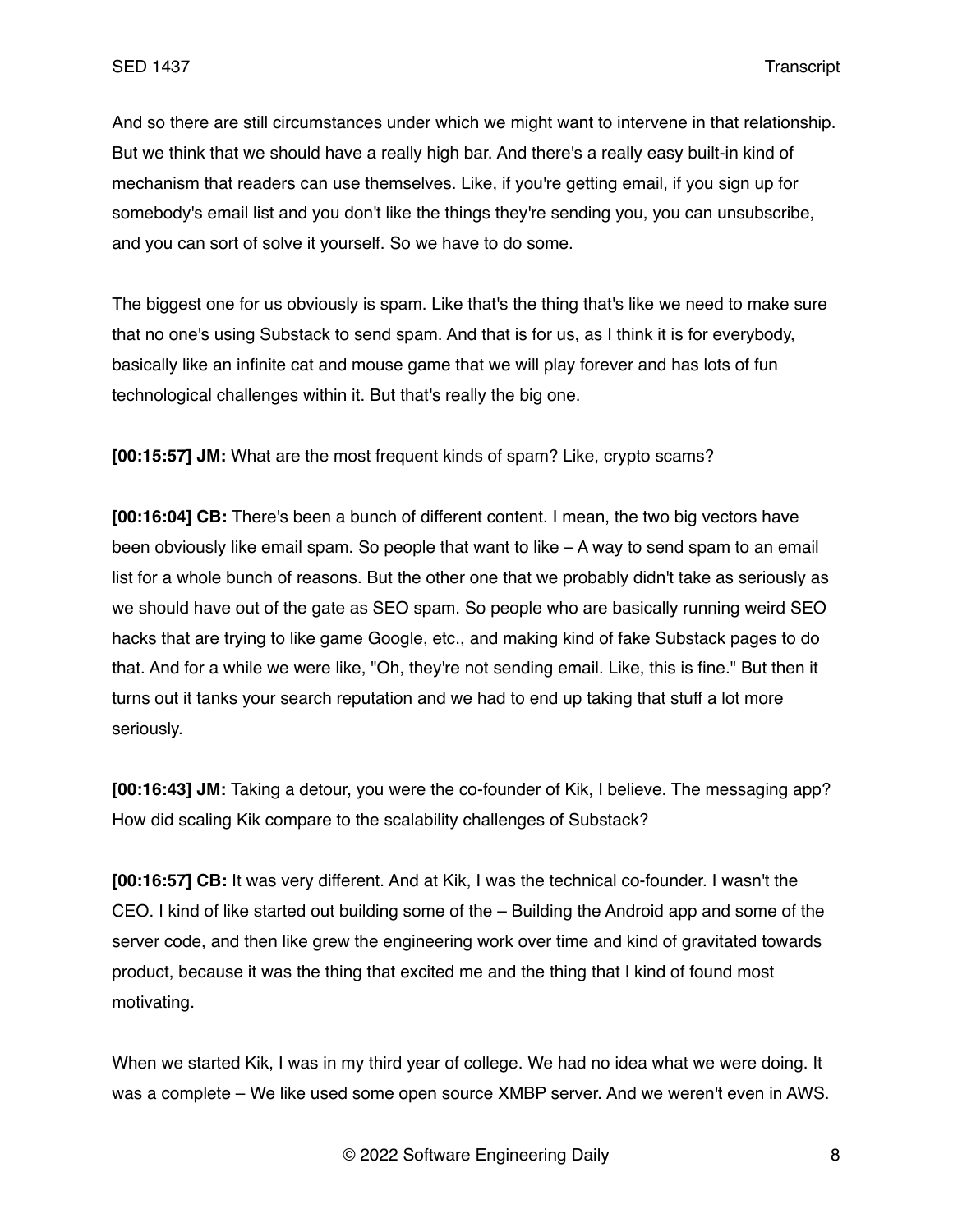We had some physical hosting. And it blew up so quickly. We went from zero to a million users in like 10 days. And we were just sitting there – Like, I was literally like how to cluster a server? Like, I have no idea what I'm doing. And we kind of just like flailed around and solved one thing or another, and it kind of eventually worked. Like, there was a long period where if we were only down like one day a week, we were doing well, which is terrible. But we were just growing so quickly. And we were so unprepared for it.

So from like a technical – We've done so much better this time. It's kind of hilarious. Part of it it's, in some ways, it's an easier problem. But in some ways, we just know so much more. And the ecosystem is so much better than it was back then.

**[00:18:28] JM:** And would you say that building a newsletter service is harder or easier than building a messaging application? Or just totally disjoint?

**[00:18:41] CB:** I don't even know totally how to answer that. Like, there's pieces that are hard about each, I think. And there are some problems that are the same. Like, you have spam problems on both. I'm trying to think of something interesting to say about this. They're different. They're different. And we've been able to make it easier on ourselves to build Substack, I think. Some of that might be that it's an easier problem. But some of it, we've made it easy on ourselves. We've given ourselves leverage. We've made decisions that kept us out of worlds of pain. Not that there aren't still. Sometimes does. But –

**[00:19:19] JM:** Maybe, again, this would be a question that's better served for your CTO. But what have you done to build the recommendation engine for Substack?

**[00:19:30] CB:** So we actually haven't done too much recommendation on Substack. And this kind of goes back to this principle of putting writers and readers in charge. You don't subscribe to Substack. You subscribe to a writer. And most readers come to Substack for a writer, right? They already read this person. They follow them. They find out about them. They read something that was shared. And they can discover more writers because the writer links to them.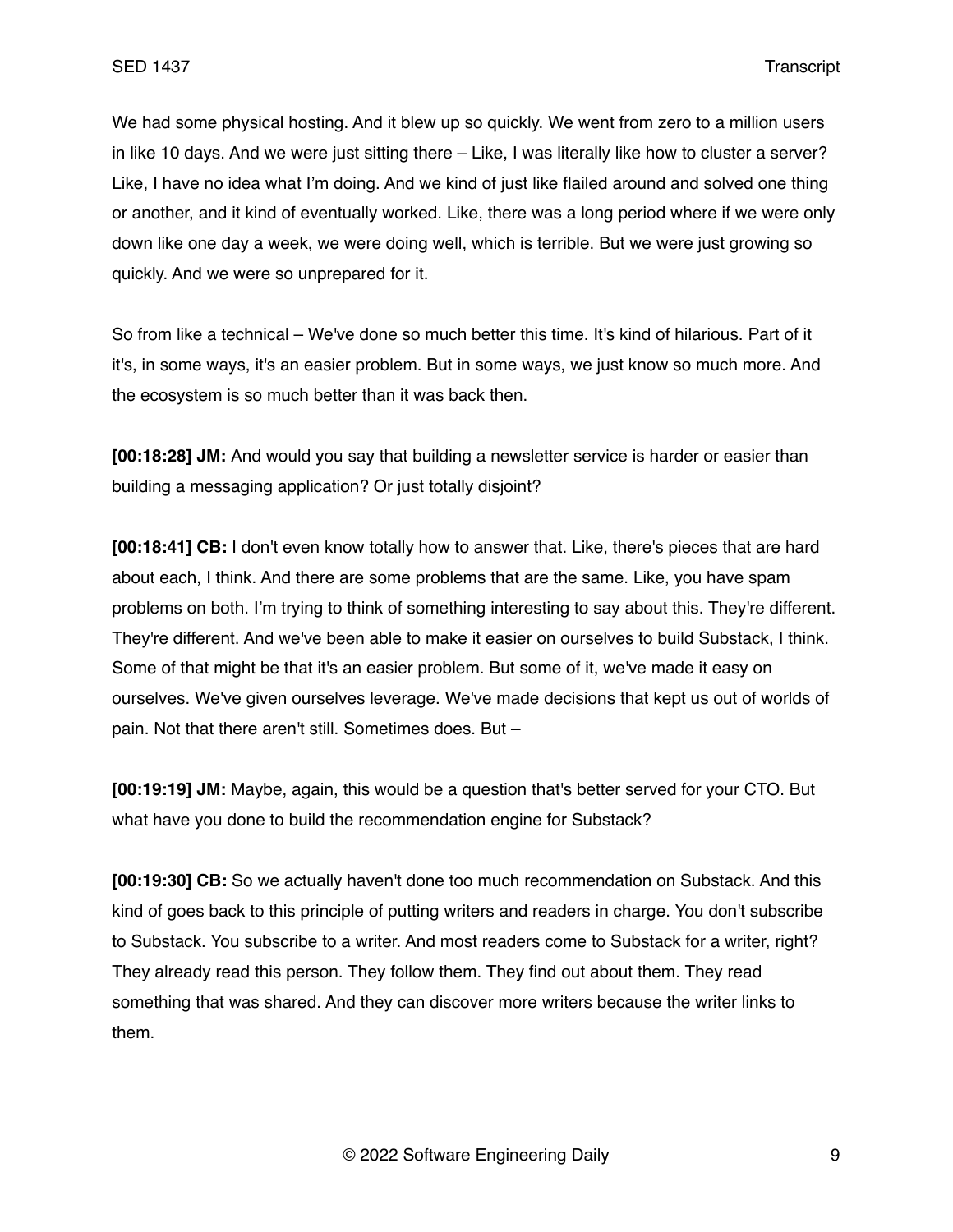We have done some stuff, and this is something we're going to be doing a lot more of. The only way that we really have right now – Well, there's a few ways. One is that we have these leaderboards, the sort of top-ranking things by category that get generated by just like revenue.

I guess the thing that I think about here is like always designing with the second order effects in mind, right? It's easy to get trapped in thinking, "Well, okay. I'm a reader. I want to find some stuff to read. I'm a writer. I want to get discovered. And therefore, we should just like recommend the popular thing to the people." And that's like an obvious first order thing that would be good.

But what you do when you do that is you create an incentive structure where whatever gets you in that recommended thing is now your job as a writer, basically, because you've created this game that everyone's competing to win at to get traffic, get attention. And so as we build this out, we're very thoughtful about what are the mechanisms that we can use to do this that create the right games, right?

So one example of this we had very early on is we did a leaderboard where it's like, "Hey, well, here are the top Substack's ranked by revenue. Ranked by how many people like this thing enough to want to continually pay for it." And the thing that's nice about that, A, it's like kind of a transparent signal of like what's here. But B, if people want to game it, go ahead, right? Go ahead and make more money. Like, make something that's good enough that more people want to pay for it. The way that you win that game is the right thing for Substack.

And so this is one of our big focuses now. We're thinking about more ways to help introduce readers to writers that they love and value. Not just writers that they click on. Not just writers that they hit some middle engagement metric. And the way that we want to always focus on doing it is kind of like putting the writers and readers in charge and making sure that the way to succeed on Substack is by making stuff that's great and that people think is great. As opposed to, for example, getting something that's going to like push people's buttons and get a lot of retweets or whatever.

**[00:22:08] JM:** And I guess you're moving into video in the near future. Is that right?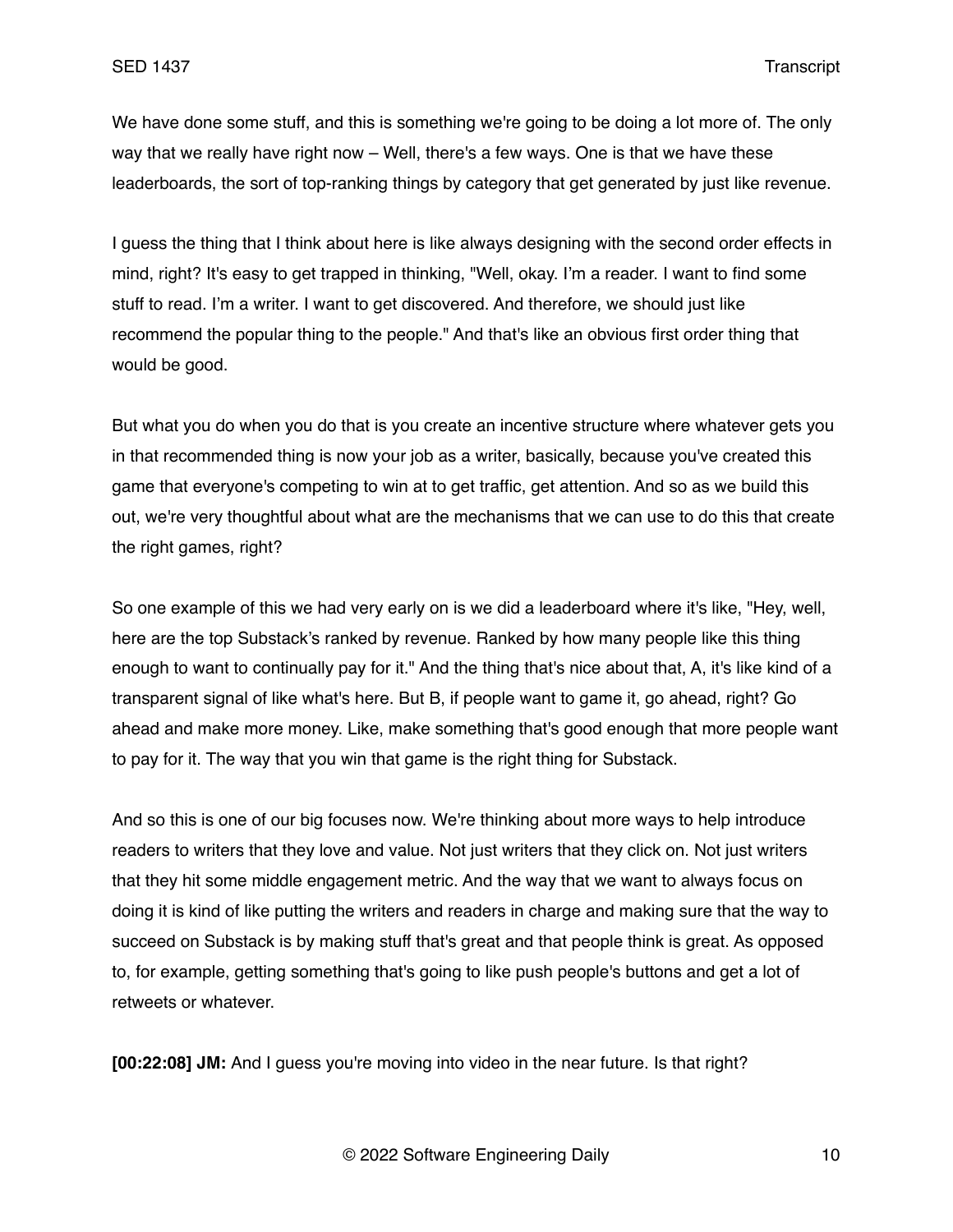**[00:22:17] CB:** Yes. Jay – So, my co-founder and our CTO, Jay, wrote a video feature in a fit of peak a couple weeks ago, and it was really good. And it's in beta now.

**[00:22:28] JM:** It's kind of interesting, because like when Substack came out – And I think you know a lot of people felt this way, and it felt like something that was quite a long time coming. And even after it came out for just writing, you might have had an expectation that something decisively similar for podcasting or for video would come out. But all of the other – I know this as a podcaster who's been in the space for a while. The other platforms like Patreon, for example, or YouTube, in the case of video, there's something about them that is less streamlined than Substack. And I'm wondering if there's a collection of design decisions or engineering decisions that lends to that streamlined sense.

**[00:23:22] CB:** I do think that this is a product philosophy thing. And it's interesting to me that you call it out, because I actually do think this is one of the decisive advantages we've been able to build at Substack. And it's funny because it's something that – It's the kind of thing. And I think a lot of good engineering is like this, too, actually. It's the kind of thing when you do a really good job of it, it's almost invisible, right? Like, if you design something – If you go over and over and over and like iterate on a design a bunch of times and get contact with reality by showing it to people and like do a really good job of a design of something, you'll often show it to people. And they'll go like, "Yeah, obviously. Like, you spend how long coming up with that? Like, you idiot." Of course that's how it would work. And that's actually that's not something that happens by accident, as anyone who's tried to like design products to be used by humans probably finds out at some point. It's something that it's a skill and it's like something you actually have to like believe in and commit to doing as an organization.

And I think we do a reasonable job at that. And to me, it comes from this same philosophy of kind of being human-centric in what we're doing, right? None of the things we build are there to serve our technology. We didn't build a cool podcasting thing and then think, "Okay, how do we do this?" We started with the people who are using it, a lot of writers who have a podcast. And we thought, "Okay, how would this work? And then how could we make this work for their readers and listeners in a way that took up – That asked as little of their attention and mind as possible so that it gets out of the way and just works and just does the thing?"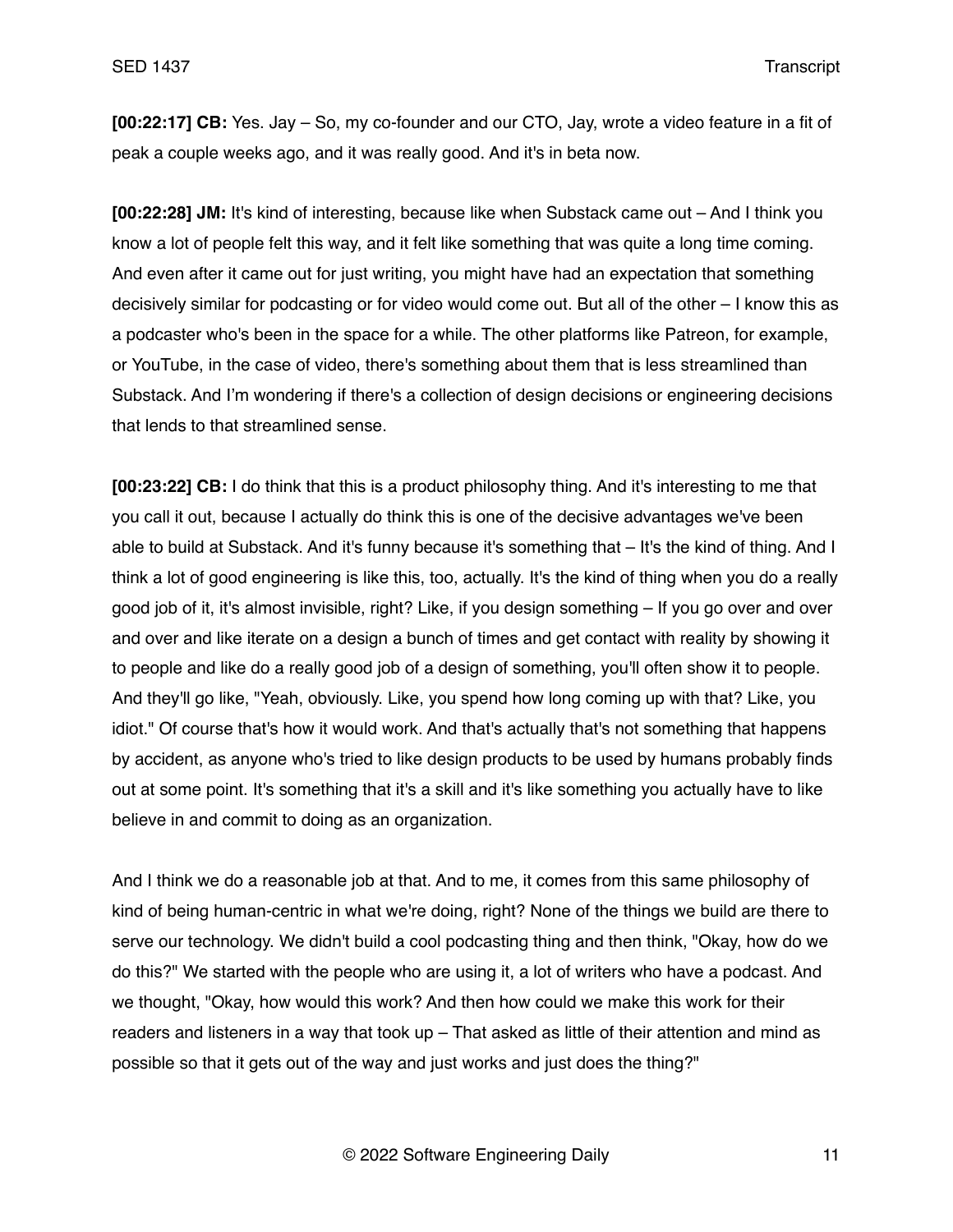And I actually think there's a lot more we could be doing on that front. I think this is something – Building great products is part art and part science. And you have to take both of those seriously. And you have to build teams of people who have enough mutual respect that you can kind of like lean on both of those things. And I think for one of the things I think about in engineering culture at Substack is like everybody getting better at this makes us much stronger. Like, everybody empathizing with the users, everybody – Like, we do customer support shadowing where everybody in the company spent some time talking to customers that have problems with the product and jump in like the discussion threads where we're talking to our users.

And the reason for that is – Part of it' is like just a cultural thing to remind us that we have a culture of service, and this is why we're here. But part of it's practical. But if you're an engineer and you have not just the technical architecture in your head but you also have this map of the people that you're building this for, and what they need, and what they care about, and how they think. And you have kind of the philosophical context of the company and why it exists and where it comes from. That actually enables you to make much more impactful things than if you're just a technologist that has to wait for someone else to tell you what to do.

**[00:26:24] JM:** As far as the changing media landscape, there has been this sense of animosity towards Substack from established journalistic outlets. And to give the most credence to the critics that come from those established journalistic outlets, I think probably their strongest argument is a lack of maybe editorial oversight for newsletter content. And I wonder if you have any perspective on, I guess, the difference between what makes good editorial content versus what makes good peer-reviewed journalism, and the gradient between the two.

**[00:27:18] CB:** One good editorial content – I don't know you can draw a sharp distinction there. I think the thing that we think about at Substack is that the people that do well on Substack tend to have a distinct perspective or something about what they do that's not fundable, it's not replaceable. It's not like there's this information that I could be getting anywhere. And this is the like best way for me to get that information. Nobody signs up. Nobody pays for a Substack because they don't have enough email, they don't have enough things to read. That's a problem that zero people have.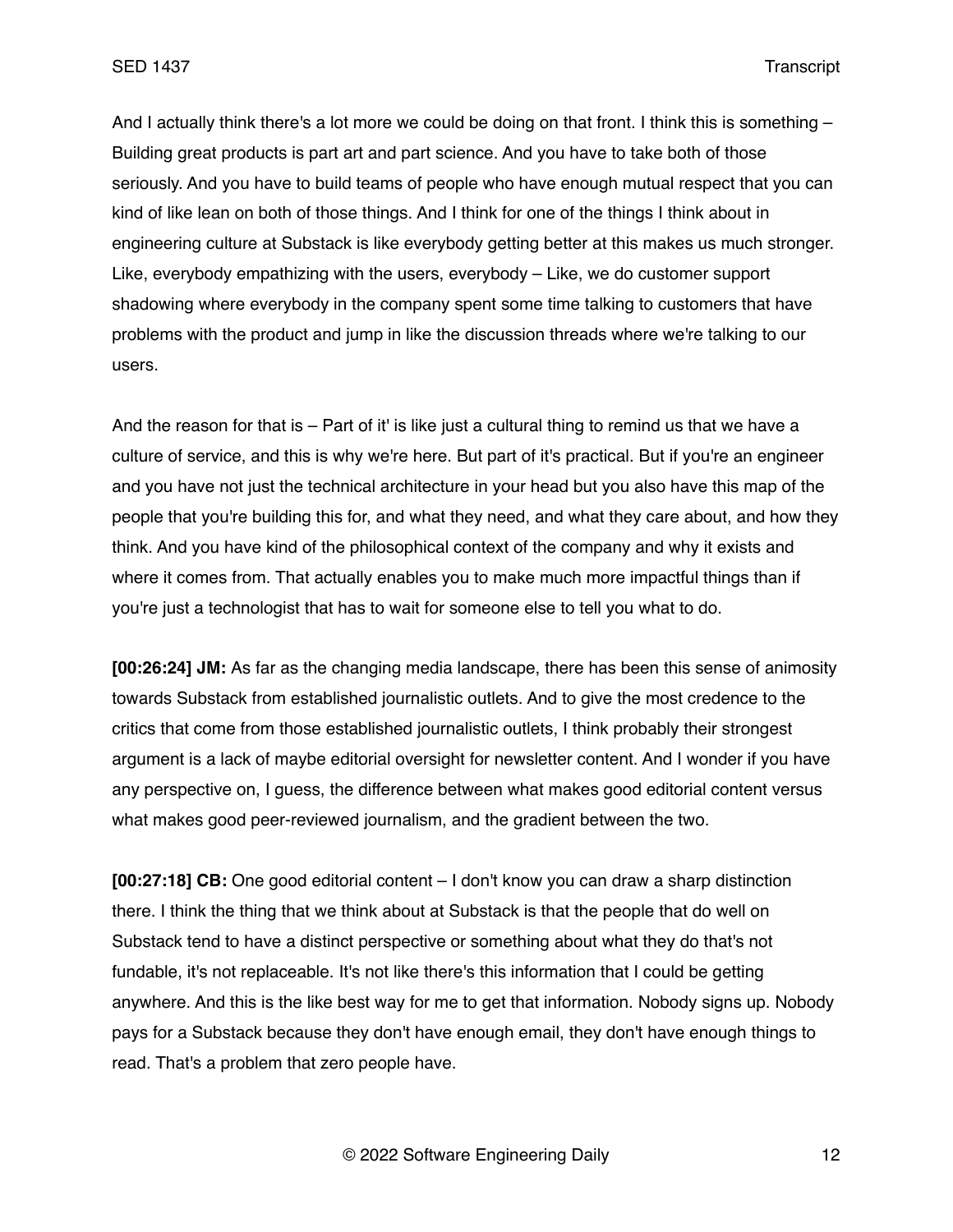And so the thing that is at the core of what makes a Substack valuable is I've got some relationship with this author, this thinker, this editorial viewpoint. I understand something about how they think or what they know or how they see the world that I find valuable and worth spending my attention on. It doesn't mean I believe them. It doesn't mean they're right. It doesn't mean I necessarily agree with everything they say. But I've decided that this is worth spending some of my time with.

And I think the thing that a platform like Substack does that wasn't really possible in previous ages of media is return that power to readers to decide for themselves who they want to invest that attention with. And we at Substack don't see our job as telling people where to invest their attention and having opinions about what exactly what that should be. We see our job as helping them make that decision for themselves by their own lights as best they can, as their best possible selves, right? Not making the decision as they do one more scroll before they fall asleep and like whatever jumps out of them is the thing they're going to click on. But sitting back and thinking, "Which voices do I want in my life? How do I choose my own heroes? How do I construct my own view of the world? And who am I going to want to read and listen to?" And I do think that provokes some annoyance among the previous generation of platforms that just got to take that stuff for granted, where it's like people are going to read my thing because this is the thing to read.

**[00:29:35] JM:** How do you see the narratives when you look at like the common section of Substack versus the freewheeling debates that go on in Twitter? Is there a difference in tonality and a difference in what you see in just the person-to-person communication?

**[00:29:59] CB:** Yeah. We see this a lot. And I get back to this idea of designing for the second order effects, right? Designing not just for what can I do with this product immediately. But given that this is what's possible to do, what ends up happening? I think there's a few things that we  $-$ Few advantages that we can have there. One of the most interesting things actually is you don't even have to comment on a Substack newsletter. You can also just reply to it.

And one of the earliest pieces of feedback we got from people that were heavy Twitter users that switched to sending out a newsletter and then some people would reply is the tenor of the response that I get from people replying to me is just completely 180 degrees different than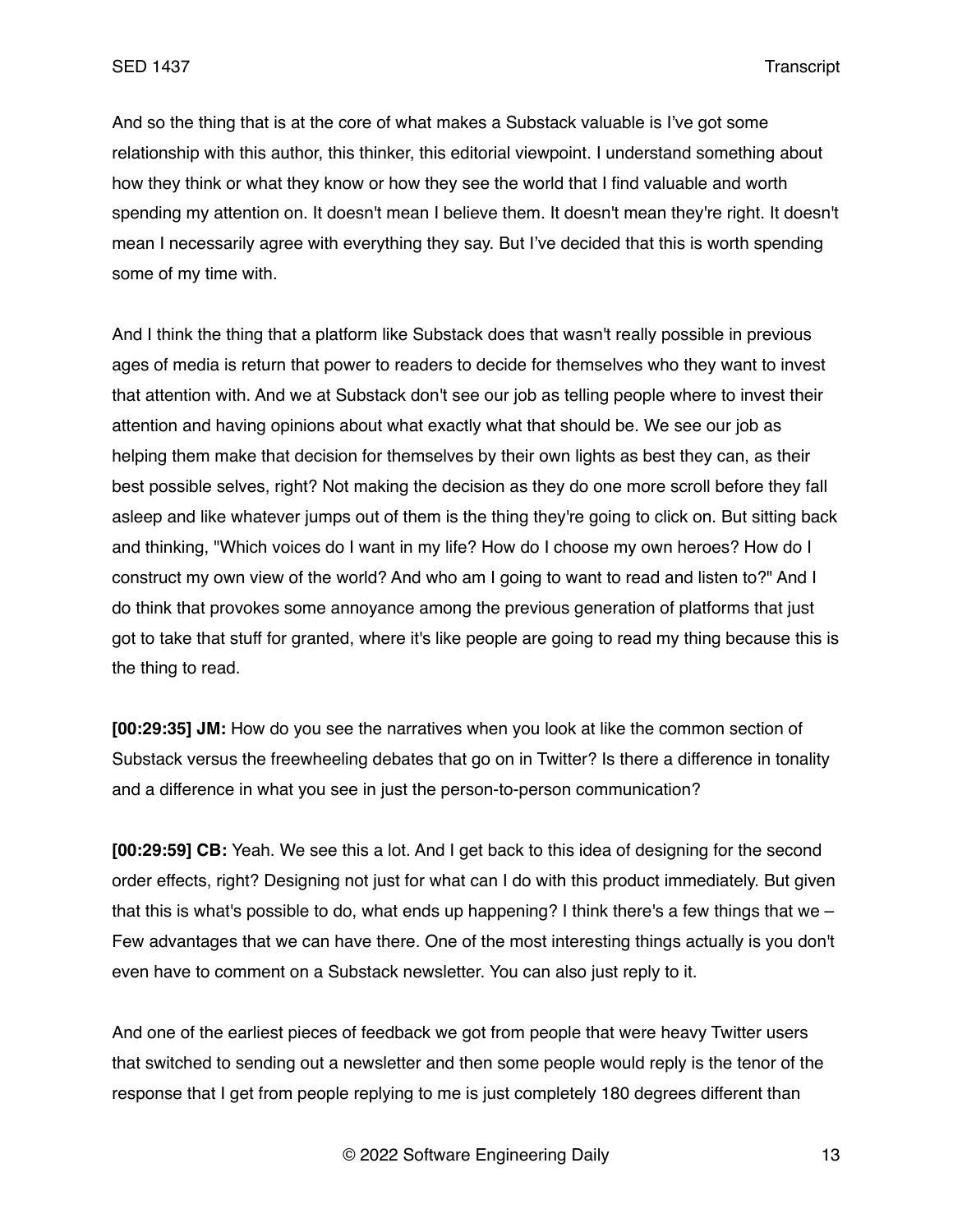what I can expect when I tweet about the same thing. And in that case, I think it's just the  $-$  As the person replying, you're just doing it for different audience. If I'm replying privately to you, I kind of have to convince you. I'm like, "Here. This is something that I'm going to invest my time in to talk to you about." Whereas when I'm on Twitter, that I'm performing. I'm performing for – It's not really about you. It's about you, the broader audience. Like, I'm kind of like out there trying to get my own status and get my own message out by exploiting the dynamics of the platform. And so in everything we build, we kind of try to like set these things up so that, without heavy-handed moderation or with sort of minimal need for moderation, the dynamics of the system pull the right way.

One example of this is, by default, if you have a paid publication on Substack, you can publish stuff for free. And this is still that everybody still publishes stuff for free. It's really good. You can put some stuff behind the paywall. But we encourage you to put your **[inaudible 00:31:40]**. But by default, comments are only turned on for paid subscribers.

And even just that is a huge difference, right? The people who are here are the people who are invested in being here. And if you want to come and be a jerk and mess with the – Try and disrupt what's going on, well, as an author, you can profitably moderate comments at 10 bucks a pop or five bucks a pop. Like, that's pretty easy to do. And so you kind of get this – You have a community of people that have paid this costly signal to say that they all care deeply about this thing. And that's just a more interesting community a lot of the time than like whoever might respond to a tweet or whatever.

The other thing that it does is it makes clear, like, whose space this is, right? Within a writer's Substack, they're sort of the benevolent dictator for life. And this is part of our philosophy on moderation. It's not that there shouldn't be moderation. But it should be like the author gets to choose this. They get to say, "This is a place for a freewheeling debate. Say whatever you want you know," whatever. Or they can say, "Hey, we want to be all really nice to each other here," or anywhere in between. And they already get this advantage of having people who actually want to be there and feel like a community and care about the same things. And they can kick people out.

And I think when you set those systems up correctly, you can make a much better environment.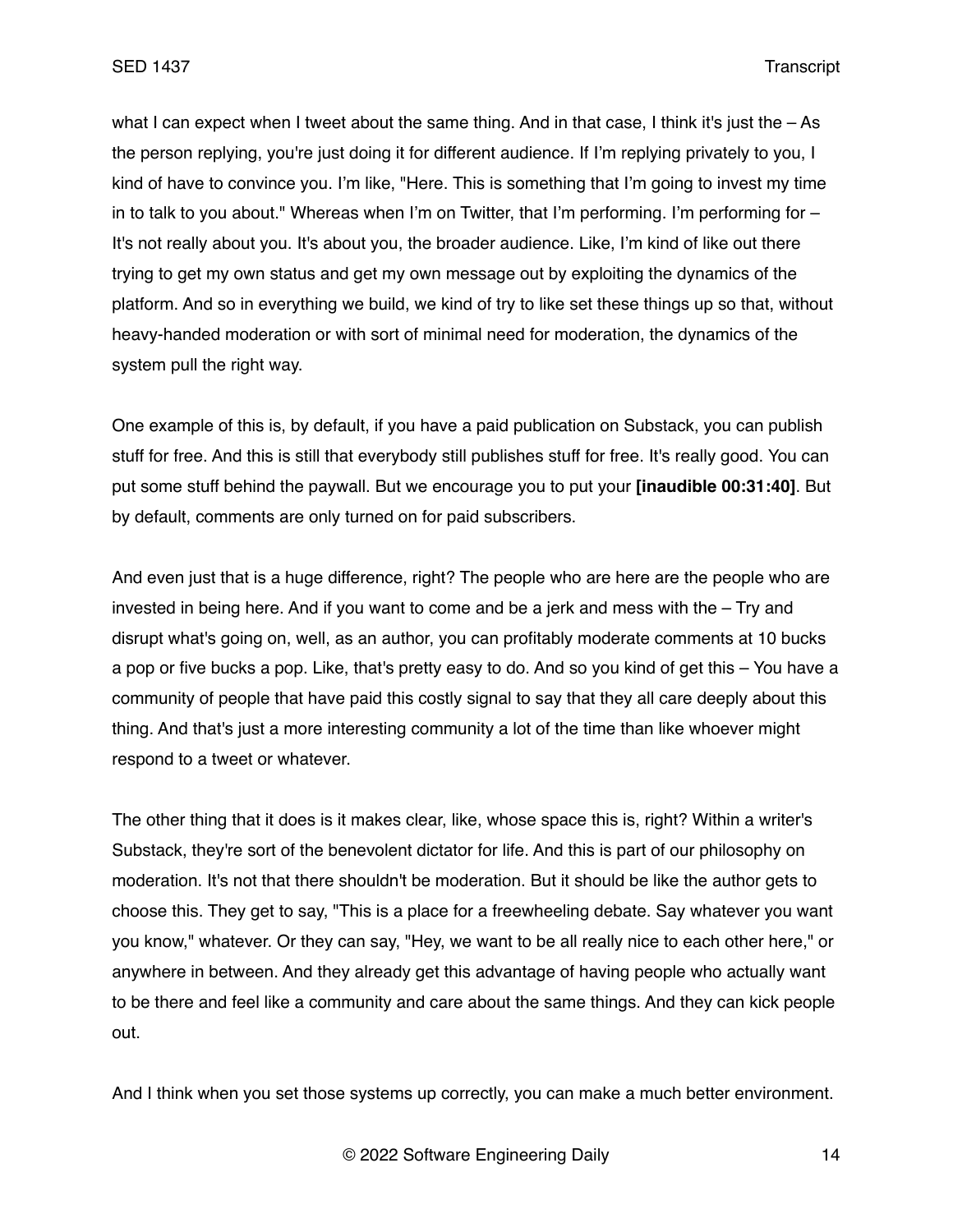**[00:33:11] JM:** When you go beyond the product vision of subscription, paid-based newsletter, podcast, video, what else can you build in Substack? Like, can you give me a sense of where the product vision goes beyond that?

**[00:33:32] CB:** I mean, I would like to say you've just described an absolutely enormous thing. Like, okay. So we've got paid writing, and audio, and video. I actually think that that  $-$  Even just paid writing. If you look at like how big the newspaper industry was at its peak, it's a tremendous thing. You add audio and video, that I think it's huge.

I do think there's more that we can do. Like the other things that I think work really well in the Substack model of kind of like this valued relationship or like live streaming, live events, sort of live interaction and like community stuff. One of the things that's interesting about Substack even just for the written stuff is – Not every Substack, but many of them have turned into this community space that becomes almost as valuable as a community as it was as just a newsletter where the author and the writing serves to kind of put up the bat signal. And that bat signal attracts a community of like-minded people who then start to talk to each other and get to know each other.

And the fact that there's a paid component or some way to show that you're in it creates this valuable sort of sense of commitment, follow people. Anyway, that community itself can end up being quite a valuable thing. I also think there's lots that we can do at the layer of the platform to make all of that more powerful, right? The company is heavily built on email, because email is a place where you can have a direct relationship. It's one of the last places where you have an app on your phone that a writer can reach readers unmediated by an attention monster algorithm basically. Modular the Gmail algorithm, which sometimes a pain in the butt. But whatever. It's like basically email and podcast are kind of one of the last places where you can have a direct relationship between a writer and a reader, a podcaster and a listener. And I think we can do more to unlock that too, which could be exciting.

**[00:35:38] JM:** As someone who's, I think, probably roughly my age, do you feel like those attention-grabbing algorithms – And this is kind of a cliched question. But the older I get, the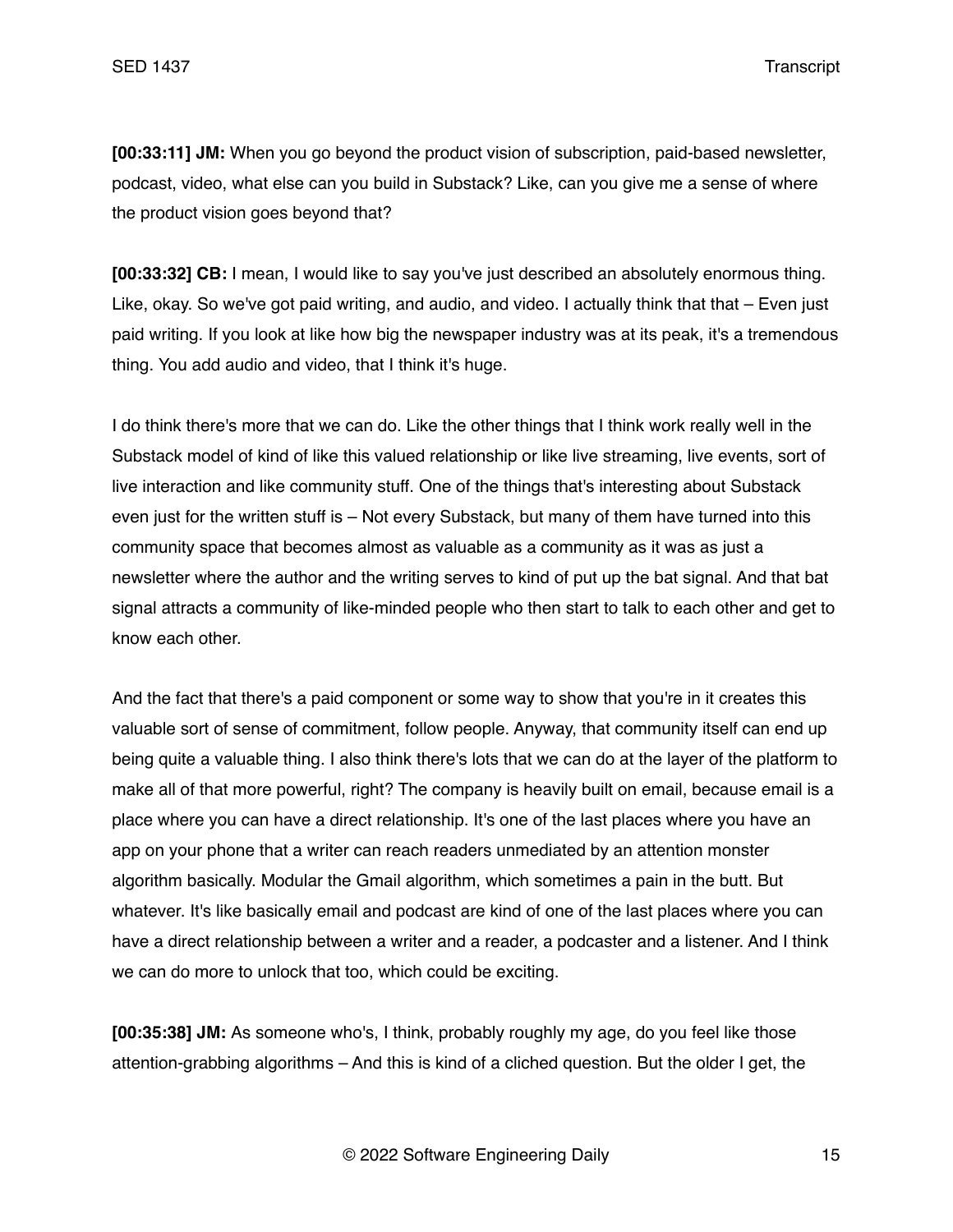more pernicious I feel these things have been to my life. Do you think the news feed algorithms have played a role in, I don't know, affecting your mental state in a negative way?

**[00:36:05] CB:** Yeah, I do think that. It's one of the reasons that I was excited to work on at this company. I have a love-hate relationship with Twitter, where I like it, and I like that it connects me to a wider world of ideas. But it does kind of feel like smoking for my brain. But I go through this loop where I like install the Twitter app on my phone and then I eventually find myself using it a lot more than I want to, and it's kind of deranged me, and I have to uninstall it for a while.

I do think these products, because of the business model, because the business model is get as much of your attention as possible, then auction off a slice of it. They're designed to be addictive, right? They're designed to be superficially compelling. And it's not that you – Nobody's forcing you to use Twitter. It's still your choice, but it tries to get you to choose as your worst self. It's like a slot machine or like a cheap junk food candy that is delicious and you're sitting there eating it, but is not actually the most nourishing or the most satisfying.

And I don't think any of these platforms can fix that from the inside because it's baked into the business model. And even if one of them started to defect, it would just get out-competed, right? Like, if YouTube becomes less addictive, TikTok is going to come in and take over. And TikTok is like the even more distilled version of this.

And so our theory with Substack is basically the only way to win that game is not to play. We have to have a different idea. And the pitch to readers is going to be, "Look, this is a different place that is going to help you take back your mind." And it's not that we don't want to be compelling, we don't want to be exciting, we don't want to be nice to use. That's all good. But we're not going to try and make it as wildly addicting as these other things. We're going to make it a place where you can actually spend your attention in the way that you find deeply meaningful, not just superficially exciting. And if we can make that good enough, we can make that like a plausible choice that you can make. And so I have felt this in my own life. And I actually think it's one of the like defining things of our time especially as we went through this pandemic where everybody spent more of their life on the Internet. I think it's driving people crazy.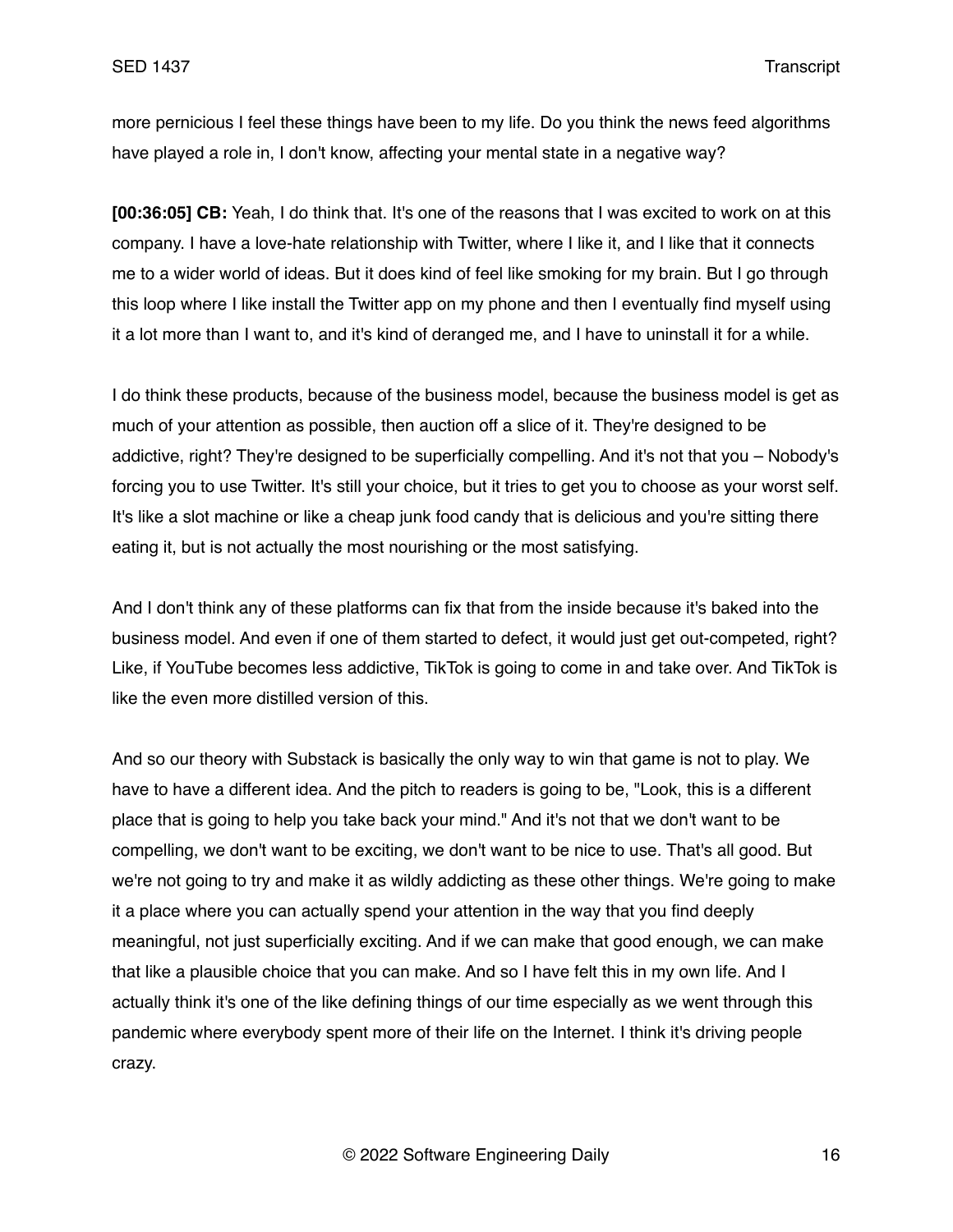**[00:38:18] JM:** And from a company perspective, how has the pandemic been for you? How's the organization of the company adjusted to going fully remote?

**[00:38:34] CB:** That was a challenge. I think we've done a pretty credible job of it. And we're going to have a hybrid contingent of the company forever now. Like, we're never going to be not have a remote sort of like big arm of the company now that we've learned how to do it. That took a lot of adjustment. And I think we're get getting to be a decent place there.

I mean, in terms of the business, it was actually a tailwind for us, because there are so many more people that are spending so much more time online. Like, we grew 6X in the first year of the pandemic. It was kind of a wild thing.

**[00:39:10] JM:** As a team, you grew 6X?

**[00:39:12] CB:** No.

**[00:39:13] JM:** Or just traffic-wise?

**[00:39:14] CB: [inaudible 00:39:14]**. We didn't quite grew 6X as a team. I think there were 10 of us in February 2020. And we're like now.

**[00:39:26] JM:** When you were building that first version of Substack, is there any particular engineering problem that stands out as having been particularly difficult?

**[00:39:38] CB:** I'll tell a really pathetic story here. I'll see if I can think of a better one as I tell this one. But this one's really sad, is when I first clicked like file new project to try to muck around with Substack, I started it as like a Python thing in App Engine. Because I played around with App Engine before. And I kind of knew some of the scaling properties. I thought it was nice.

And one of our first writers had a lot of Chinese and his newsletter, like, Chinese characters. And I was trying to like get my Python strings to like render the Unicode correctly. And I couldn't switch to Python 3, because at the time App Engine didn't support it. And I just literally couldn't be bothered. Like, I couldn't learn Python strings. And so I gave up and rewrote the whole thing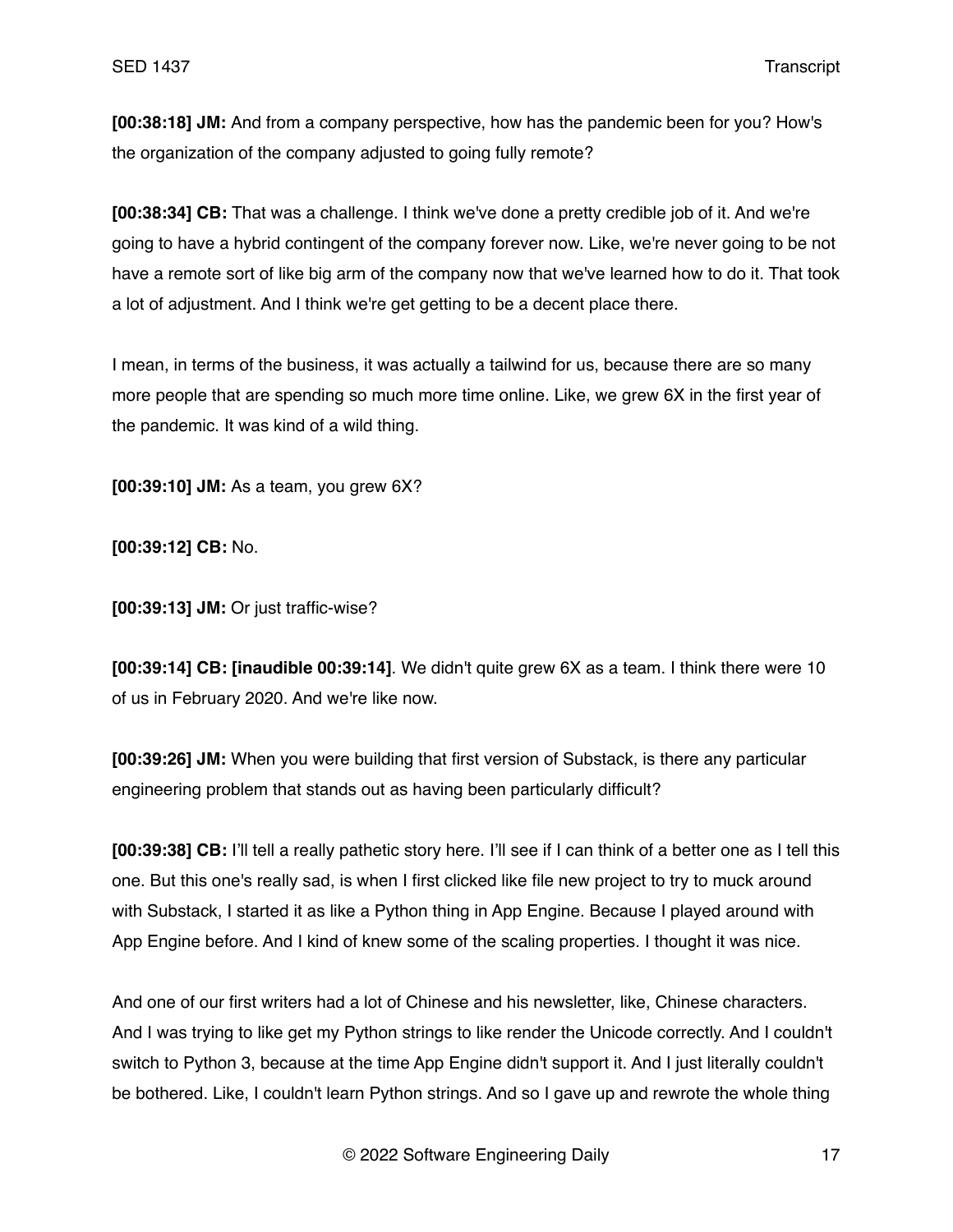in Node. And we're using Node to this day because of my pathetic failure. So that was a technical challenge I remember being quite interesting.

Let's see if I can think of one that's like actually good and not just terribly embarrassing for me. What's been fun? I mean, lots of the normal scaling stuff. Lots of like fun database stuff. Lots of fun find the next bottleneck. Sorry. I wish I had better stories. My co-founder, Jay, has done all the smart things. I've only done the dumb things.

**[00:40:49] JM:** So what have you had to say no to? Are there any particular features that were on the table and you were really tempted to say yes but you had to say no?

**[00:41:01] CB:** All the time. I mean, I feel like – And this is part of this. We talked about simplicity being a key feature, right? Something that everybody really values even if no one or a few people consciously value it. I feel like we've been in a position for a while at Substack where there are so many exciting surface areas of opportunity. And the limiting factor is just like how many of these can we put a first-class effort into to like actually do it? Because if you try to do too many things at once, you end up not succeeding at any of them. I mean, even like podcasting and video.

Like, we just did a video recently. We've known for years that video is going to be a cool, exciting thing. Like, "Look at this huge like world of things that we could unlock by doing it." But it's always been – We've always been really focused on that idea of like going deep first, right? Making something that's the best thing in the world for a relatively a small group of people and then expanding bit by bit. Like, we added podcasting. And once we had a lot of writers who wanted to start a podcast. And I think that that's the right way to go about it. I'm trying to think if there's anything that's like a particularly compelling example of that. It's just constant. Like, we have a list of like 30 things we'd love to do. And we got to do like four of them at once.

**[00:42:19] JM:** There was kind of I feel like a glut of movement towards these integrated newsletters after Substack came out. Twitter had their newsletter thing .

**[00:42:32] CB:** Up, Twitter bot review. Facebook cloned us in loving detail. One of our engineers with Bulletin, one of our engineers – We had a hack week where people like build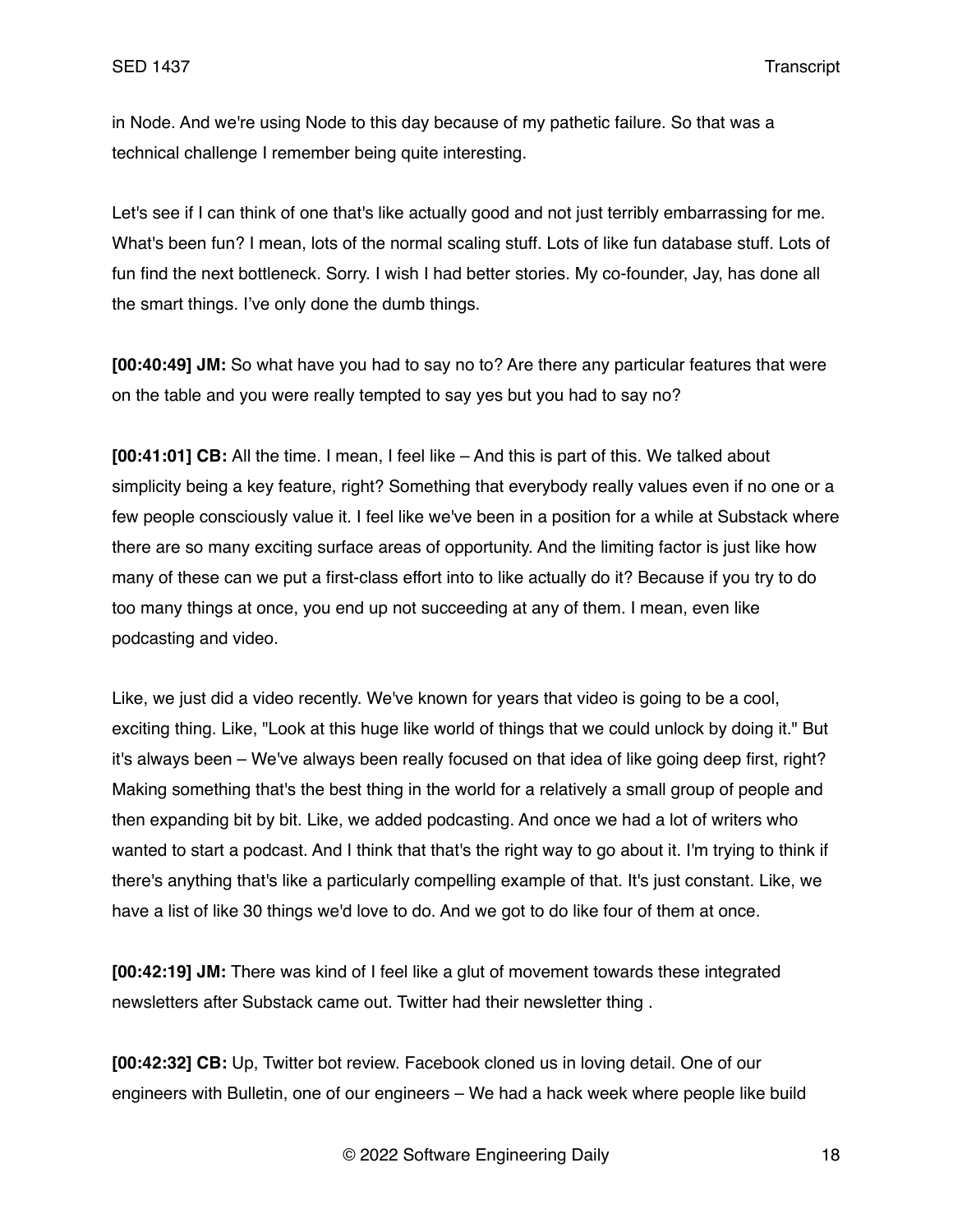whatever random thing they've been wanting to. And it's just a good – Or a hackathon. We'd make creative stuff. And one of our engineers built like a reading progress indicator and put it in just for fun. And Facebook could copy it within two weeks, the exact same feature. It's just a beautiful thing.

**[00:42:59] JM:** What I wonder is it's easy for us in Silicon Valley to identify when a copycat product comes out. But I wonder what the ability to persuade their existing user bases who don't know about competing products is. Do you have any indication of what market they've been able to snap up by jumping on and kind of tacking on a Substack-like product?

**[00:43:31] CB:** I don't think that either Twitter or Facebook has cracked this yet. And they've managed to recruit a few good writers that we wish could be on Substack. I think there are times when that approach works. Like, I think, Instagram copying Snapchat stories, or even Twitter making Twitter Spaces as a clone of Clubhouse. Like, sometimes that stuff works.

The thing that I worry about though for us is not so much Twitter and Facebook or any of the existing big things, but all of the exciting energy that's unlocked in the space from new companies, right? I see lots of pitches that we're Substack for X or Substack for Y. And I'm like, "I do believe that's a good idea." Like, this is a model we know is going to work.

And I think someone who's doing it as their life or death main thing is always more likely to succeed than someone that's doing it as a tack-on, especially with a case like this where Substack is not a thing that ought to be a feature of Twitter. It's a complete negation of Twitter. It's like a complete alternative. It's a complete – Like, don't do Twitter. Do this thing instead. A complete different business model. A complete different idea. I don't think you can like do that off the corner of your desk.

**[00:44:45] JM:** Well, as we begin to wrap up, I'd love to know if you just have any thoughts on the future of media that have come to mind recently. Any recent ruminations or conversations you've been having given you're kind of in this epicenter?

**[00:45:00] CB:** One thing that's just kind of like a high-level thing is sometimes people ask me like isn't there some limit to how much people will pay for Substack? Or like are people really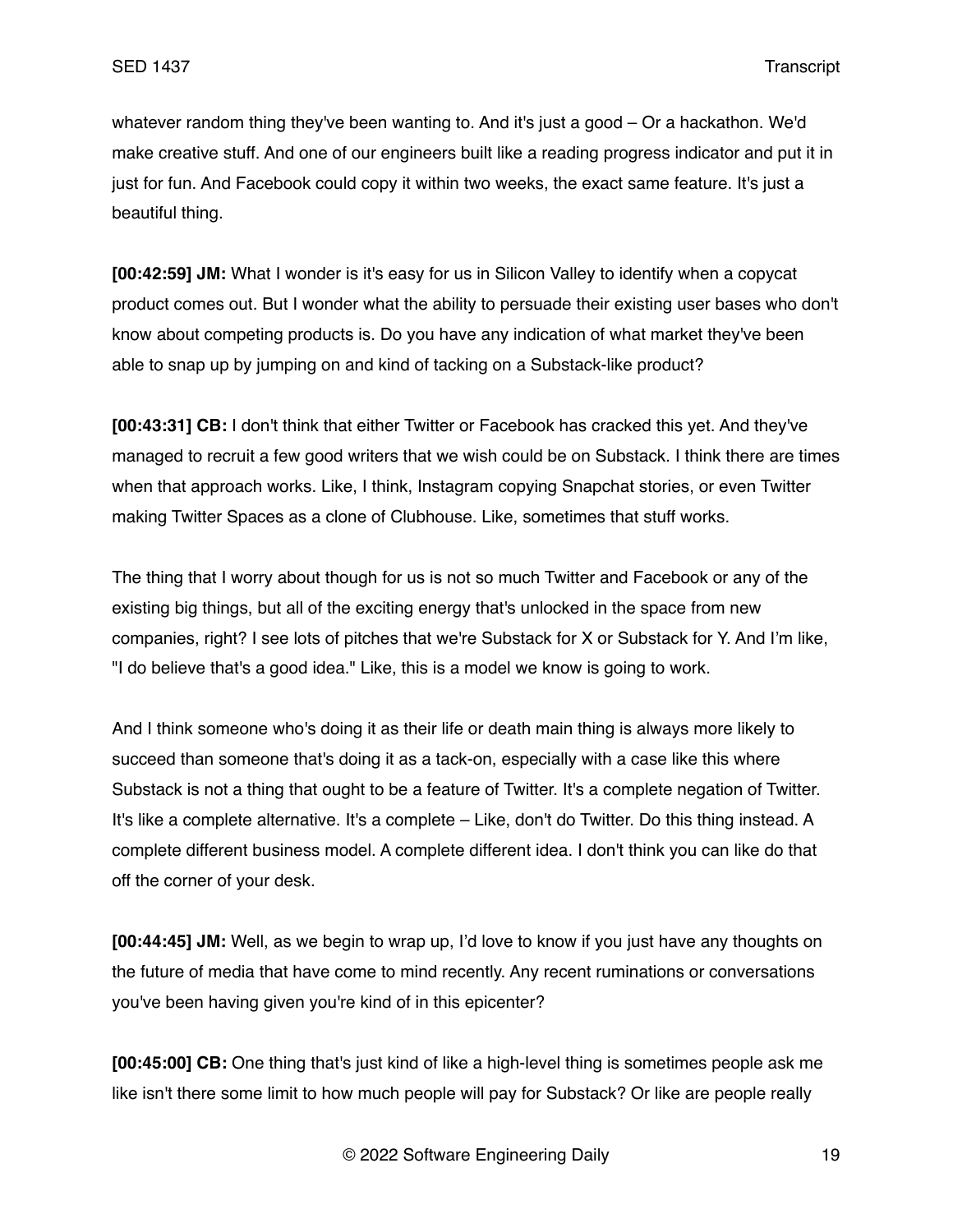giong to pay for things? And that was really the big question at the start of the company. People would be like, "Oh, it's a great idea. But no one's going to pay for it."

I think there's a specific answer to this, which is like when I'd ask people. They'd say, "I'd never pay for something." But I'd say, "Well, who's your favorite writer?" They'd say so and so. I'd be like, ""Would you pay for them?" They'd be like, "Well, I pay for them. But that's a special case." So there's this fun like cognitive illusion there or whatever you would call that.

But just like the bigger argument to me is like how valuable is this stuff? How valuable is our culture? And are we, as a society, over-investing, under-investing, or investing about the right amount in great writing, great thinking, great art, great media? And to me, the answer to – Like when you put it that way, the answer to that is it's really clear. We're dramatically under-investing it. And a lot of what we do invest gets misinvested. It's not actually set up in a way to foster great writing, great thinking, great art.

And so I'm actually like just as a category and as a field of human endeavor, I feel like we're in this space that's just so potentially massive. And we have not come close to like unlocking the potential of the Internet with this stuff. And so it's just going to be – Both with Substack and with just the wider world of this stuff, I think there's going to be a wild time.

**[00:46:32] JM:** Actually, okay, one more random question. Why do you think video podcasts never took off?

**[00:46:38] CB:** Did they never take off? I mean, there's a few that are really good. You could argue, Joe Rogan's a video podcast.

**[00:46:43] JM:** No. I don't think anybody subscribes to Joe Rogan on RSS. The video podcast.

**[00:46:48] CB:** I don't know. I think that there's probably like different ways that you want to consume things. And I think podcasting is actually the most distinct in my mind. Like reading and video are in some ways closer together. Because the thing with podcasting is that people listen to podcasts like in a different setting. Like when you're in your car, or you're commuting, or you're doing something where it really is like just a completely different mode. And when you sit